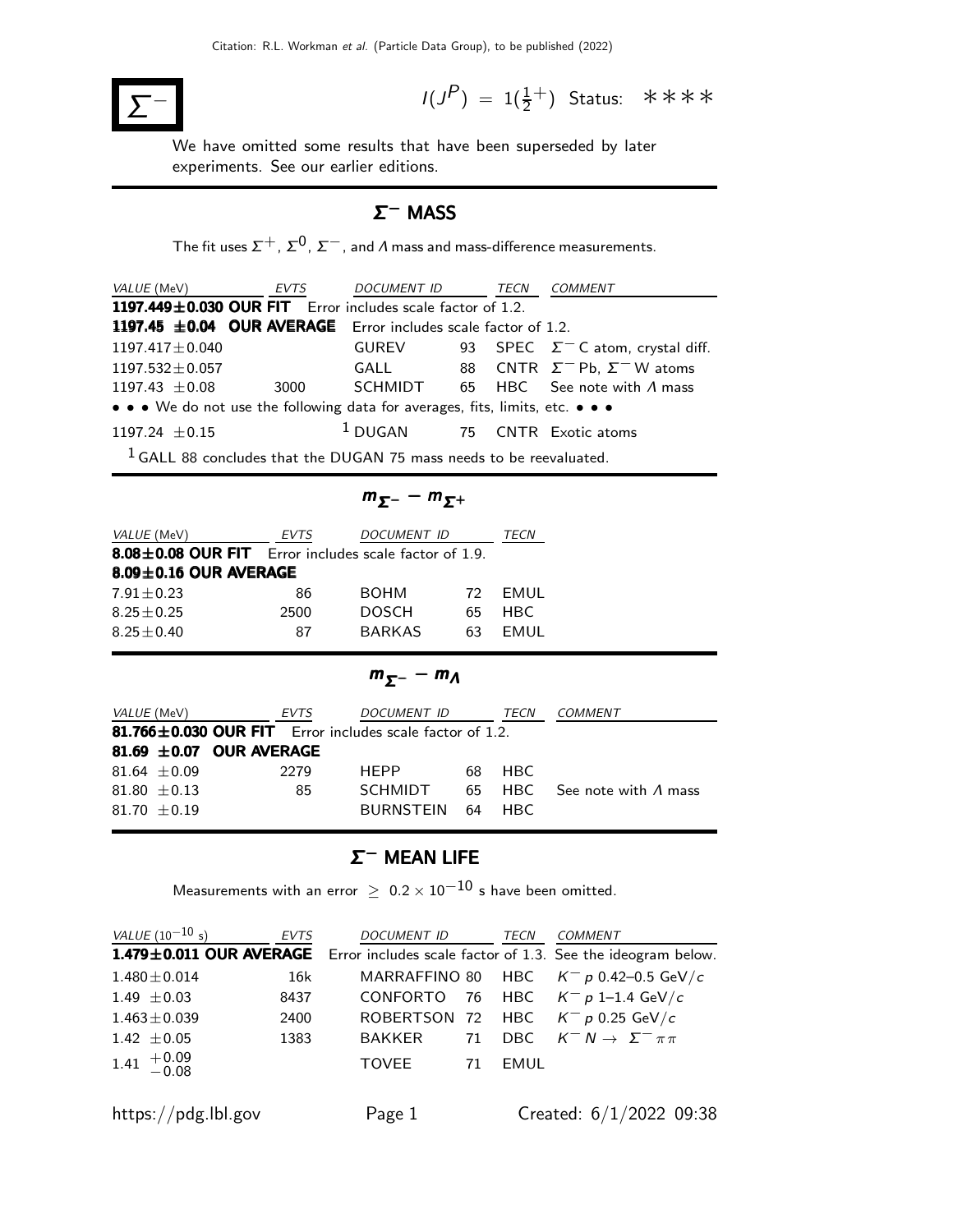| 100k |  |                                                                                                                                                                                             |
|------|--|---------------------------------------------------------------------------------------------------------------------------------------------------------------------------------------------|
| 10k  |  |                                                                                                                                                                                             |
| 506  |  |                                                                                                                                                                                             |
| 3267 |  |                                                                                                                                                                                             |
| 1208 |  |                                                                                                                                                                                             |
|      |  | EISELE 70 HBC $K^- p$ at rest<br>BARLOUTAUD69 HBC $K^- p$ 0.4-1.2 GeV/c<br>WHITESIDE 68 HBC $K^- p$ at rest<br><sup>1</sup> CHANG 66 HBC $K^- p$ at rest<br>HUMPHREY 62 HBC $K^- p$ at rest |

 $1$ We have increased the CHANG 66 error of 0.026; see our 1970 edition, Reviews of Modern Physics 42 87 (1970).



### Σ <sup>−</sup> MAGNETIC MOMENT <sup>−</sup>

See the "Quark Model" review. Measurements with an error  $\geq 0.3 \mu_N$ have been omitted.

| VALUE $(\mu_N)$                                                                     | <b>EVTS</b> | <b>DOCUMENT ID</b> |    | TECN | COMMENT                                   |
|-------------------------------------------------------------------------------------|-------------|--------------------|----|------|-------------------------------------------|
| $-1.160 \pm 0.025$ OUR AVERAGE Error includes scale factor of 1.7. See the ideogram |             |                    |    |      |                                           |
| below.                                                                              |             |                    |    |      |                                           |
| $-1.105 \pm 0.029 \pm 0.010$                                                        |             | <b>HERTZOG</b>     |    |      | 88 CNTR $\Sigma^-$ Pb, $\Sigma^-$ W atoms |
| $-1.166 \pm 0.014 \pm 0.010$                                                        | 671k        | ZAPALAC            |    |      | 86 SPEC $ne^ \nu$ , $n\pi^-$ decays       |
| $-1.23 \pm 0.03 \pm 0.03$                                                           |             | WAH                | 85 |      | CNTR $pCu \rightarrow \Sigma^- X$         |
| • • • We do not use the following data for averages, fits, limits, etc. • • •       |             |                    |    |      |                                           |
| $-0.89 \pm 0.14$                                                                    | 516k        | DECK.              |    |      | 83 SPEC $p \to \Sigma^- X$                |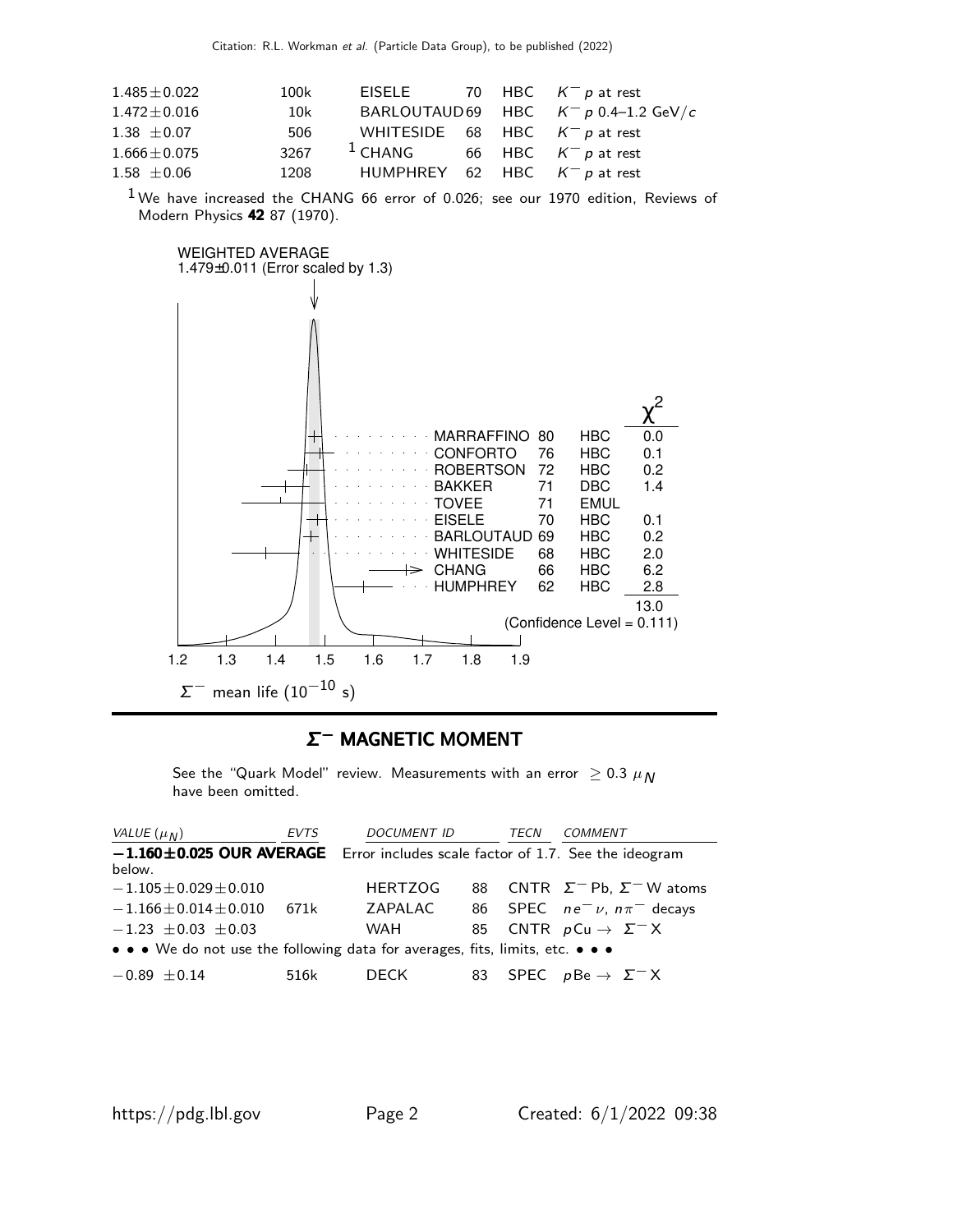

### Σ <sup>−</sup> CHARGE RADIUS <sup>−</sup>

| <i>VALUE</i> (fm)                                                                                              | DOCUMENT ID |  | TECN | COMMENT                                                           |
|----------------------------------------------------------------------------------------------------------------|-------------|--|------|-------------------------------------------------------------------|
| $0.780 \pm 0.080 \pm 0.060$                                                                                    |             |  |      | <sup>1</sup> ESCHRICH 01 SELX $\Sigma^- e \rightarrow \Sigma^- e$ |
| <sup>1</sup> ESCHRICH 01 actually gives $\langle r^2 \rangle$ = (0.61 $\pm$ 0.12 $\pm$ 0.09) fm <sup>2</sup> . |             |  |      |                                                                   |

### Σ <sup>−</sup> DECAY MODES <sup>−</sup>

|                          | Mode                                                                   | Fraction $(\Gamma_i/\Gamma)$ Confidence level                        |        |  |  |  |  |  |  |  |
|--------------------------|------------------------------------------------------------------------|----------------------------------------------------------------------|--------|--|--|--|--|--|--|--|
| $\Gamma_1$<br>$\Gamma_2$ | $n\pi^-$<br>$n\pi^{-}\gamma$                                           | $(99.848 \pm 0.005)$ %<br>[a] $(4.6 \pm 0.6) \times 10^{-4}$         |        |  |  |  |  |  |  |  |
| $\Gamma_3$               | $ne^{-}\overline{\nu}_{\rho}$<br>$\Gamma_4$ $n\mu^-\overline{\nu}_\mu$ | $(1.017 \pm 0.034) \times 10^{-3}$<br>$(4.5 \pm 0.4) \times 10^{-4}$ |        |  |  |  |  |  |  |  |
|                          | $\Gamma_5$ $Ae^- \overline{\nu}_e$<br>$\Gamma_6$ $\Sigma^+ X$          | $(5.73 \pm 0.27) \times 10^{-5}$<br>$< 1.2 \times 10^{-4}$           | $90\%$ |  |  |  |  |  |  |  |
|                          | Lepton number $(L)$ violating modes                                    |                                                                      |        |  |  |  |  |  |  |  |
|                          | $\Gamma_7$ $pe^-e^-$                                                   | $\times$ 10 $^{-5}$<br>< 6.7                                         | $90\%$ |  |  |  |  |  |  |  |
|                          |                                                                        |                                                                      |        |  |  |  |  |  |  |  |

[a] See the Listings below for the pion momentum range used in this measurement.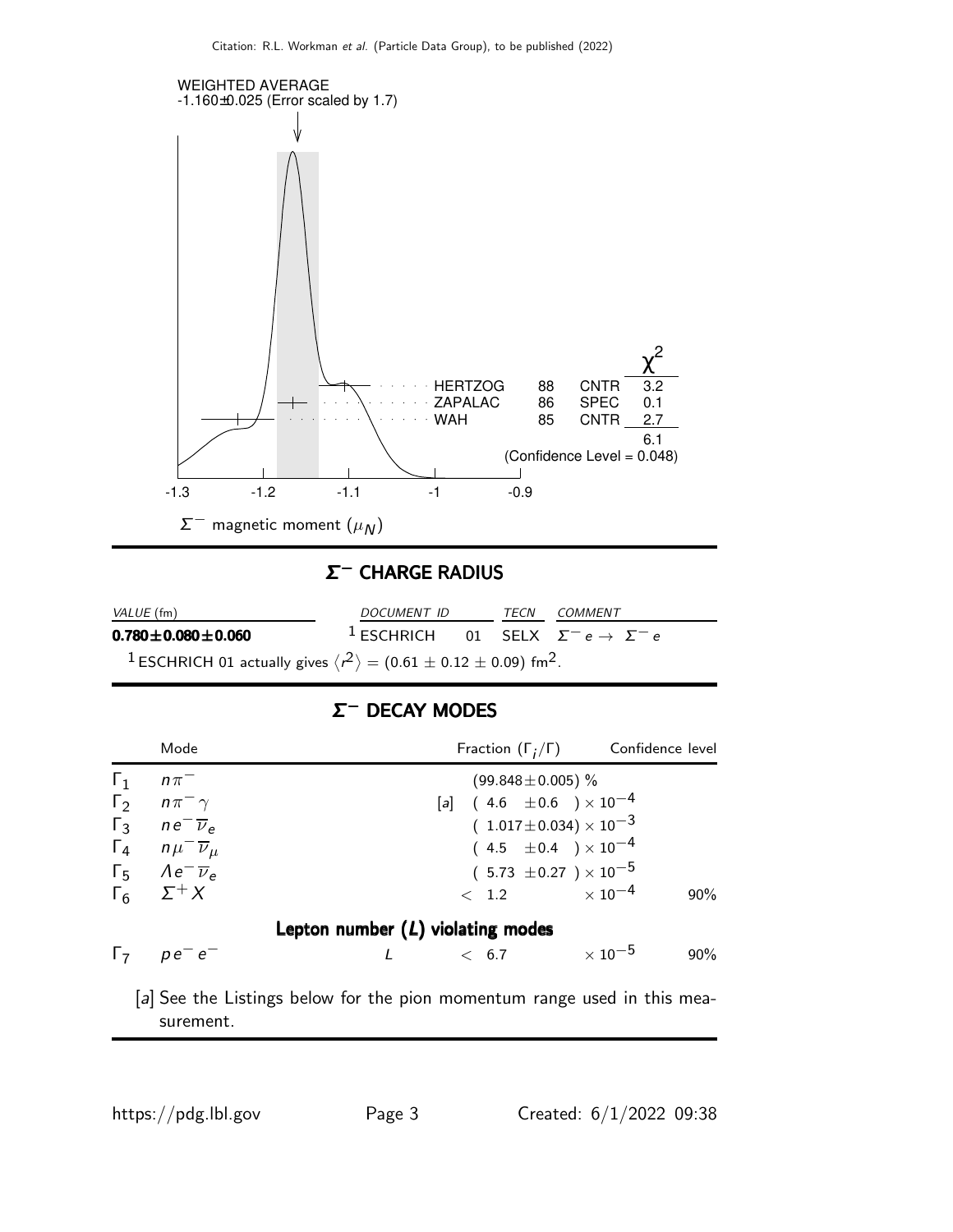#### CONSTRAINED FIT INFORMATION

An overall fit to 3 branching ratios uses 16 measurements and one constraint to determine 4 parameters. The overall fit has a  $\chi^2 =$ 8.7 for 13 degrees of freedom.

The following off-diagonal array elements are the correlation coefficients  $\left<\delta x_i\delta x_j\right>$ / $(\delta x_i\cdot\delta x_j)$ , in percent, from the fit to the branching fractions,  $x_i$   $\;\equiv$  $\Gamma_i/\Gamma_{\rm total}$ . The fit constrains the  $x_i$  whose labels appear in this array to sum to one.

| $x_3$   | -64   |       |    |
|---------|-------|-------|----|
| $x_4$   | $-77$ | N     |    |
| $x_{5}$ | -5    | O     | ი  |
|         | $x_1$ | $x_3$ | X4 |

### Σ <sup>−</sup> BRANCHING RATIOS <sup>−</sup>

## $\Gamma(n\pi^-\gamma)/\Gamma(n\pi^-)$   $\Gamma_2/\Gamma_1$

 $\Gamma_3/\Gamma_1$ 

 $\frac{1-\gamma}{\Gamma(n\pi^-)}$  **F**<sub>2</sub>/**F**<sub>1</sub><br>The  $\pi^+$  momentum cuts differ, so we do not average the results but simply use the latest value for the Summary Table.

| VALUE (units $10^{-3}$ )                                                      | EVTS | <b>DOCUMENT ID</b> | TECN | <b>COMMENT</b>                     |
|-------------------------------------------------------------------------------|------|--------------------|------|------------------------------------|
| $0.46 \pm 0.06$                                                               | 292  |                    |      | EBENHOH 73 HBC $\pi^+$ < 150 MeV/c |
| • • • We do not use the following data for averages, fits, limits, etc. • • • |      |                    |      |                                    |
| $0.10\!\pm\!0.02$                                                             | 23   | ANG                |      | 69B HBC $\pi^-$ < 110 MeV/c        |
| $\sim 1.1$                                                                    |      | <b>BAZIN</b>       |      | 65B HBC $\pi^{-}$ < 166 MeV/c      |

## $\Gamma(ne^-\overline{\nu}_e)/\Gamma(n\pi^-)$  Γ<sub>3</sub>/Γ<sub>1</sub>

Measurements with an error  $\geq 0.2 \times 10^{-3}$  have been omitted. DOCUMENT ID TECN COMMENT

 $\frac{VALUE \text{(units 10}^{-3})}{1.019 \pm 0.035 \text{ OUR FIT}}$ 

# $1.019^{+0.031}_{-0.040}$  OUR AVERAGE

| $0.96 \pm 0.05$                                    | 2847 |                                                    |        | BOURQUIN 83C SPEC SPS hyperon beam |
|----------------------------------------------------|------|----------------------------------------------------|--------|------------------------------------|
| $1.09 + 0.06$<br>-0.08                             |      | 601 <sup>1</sup> EBENHOH 74 HBC $K^- p$ at rest    |        |                                    |
| $1.05 \begin{array}{c} +0.07 \\ -0.13 \end{array}$ |      | 455 <sup>1</sup> SECHI-ZORN 73 HBC $K^- p$ at rest |        |                                    |
| $0.97 \pm 0.15$                                    | 57   | COLE 71 HBC $K^- p$ at rest                        |        |                                    |
| $1.11 \pm 0.09$                                    | 180  | BIERMAN                                            | 68 HBC |                                    |

 $<sup>1</sup>$  An additional negative systematic error is included for internal radiative corrections and</sup> latest form factors; see BOURQUIN 83C.

| $\Gamma(n\mu^-\overline{\nu}_\mu)/\Gamma(n\pi^-)$ |      |             |      |                        | $\Gamma_4/\Gamma_1$ |
|---------------------------------------------------|------|-------------|------|------------------------|---------------------|
| VALUE (units $10^{-3}$ )                          | EVTS | DOCUMENT ID | TECN | COMMENT                |                     |
| $0.45 \pm 0.04$ OUR FIT                           |      |             |      |                        |                     |
| $0.45 \pm 0.04$ OUR AVERAGE                       |      |             |      |                        |                     |
| $0.38 \pm 0.11$                                   | 13   | <b>COLE</b> |      | 71 HBC $K^- p$ at rest |                     |
|                                                   |      |             |      |                        |                     |
|                                                   |      |             |      |                        |                     |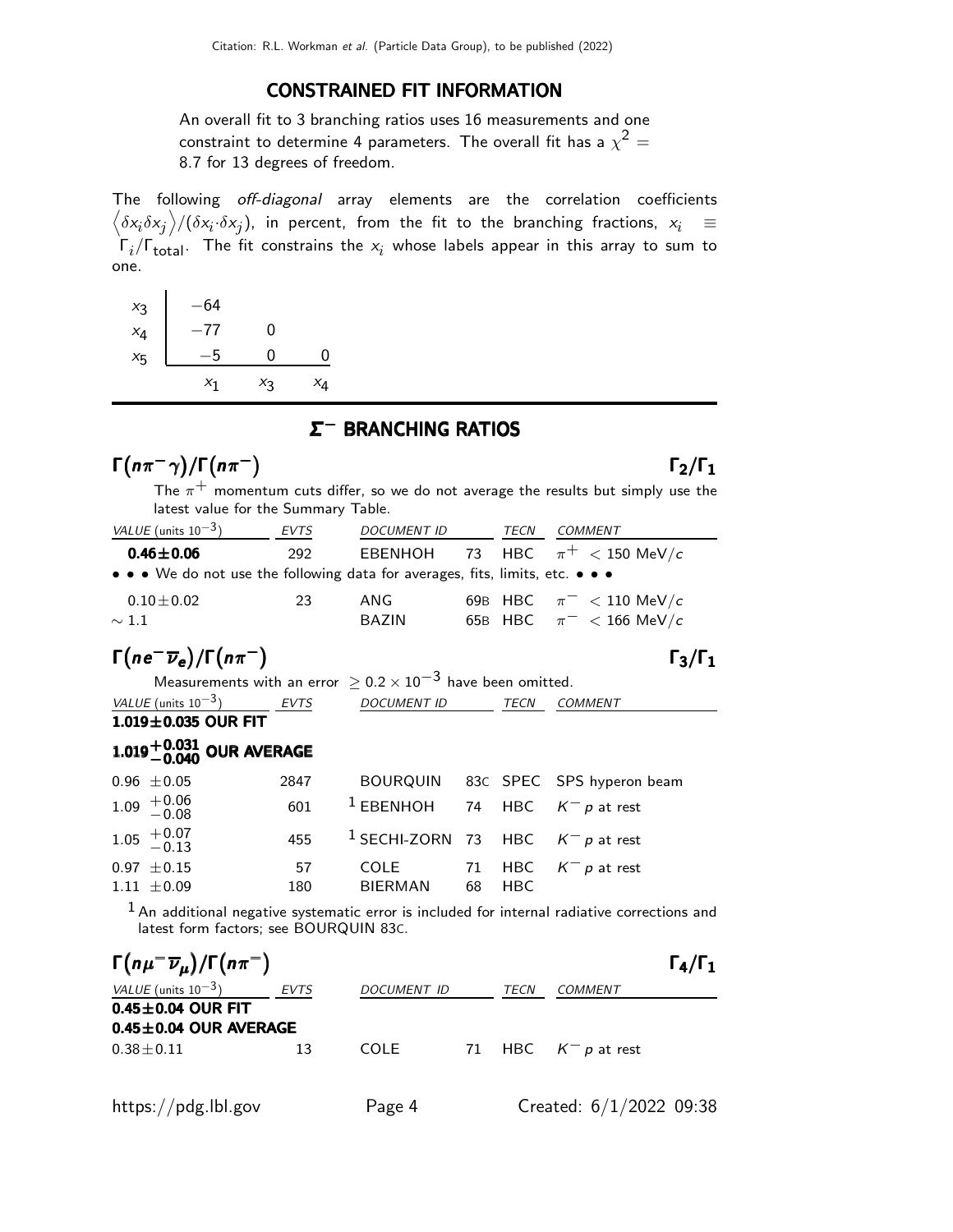| $0.43 \pm 0.06$                                                                                           | 72             | <b>ANG</b>                          | 69  | HBC         | $K^- p$ at rest                                                                                |
|-----------------------------------------------------------------------------------------------------------|----------------|-------------------------------------|-----|-------------|------------------------------------------------------------------------------------------------|
| $0.43 \pm 0.09$                                                                                           | 56             | <b>BAGGETT</b>                      | 69  | <b>HBC</b>  | $K^- p$ at rest                                                                                |
| $0.56 \pm 0.20$                                                                                           | 11             | <b>BAZIN</b>                        | 65B | <b>HBC</b>  | $K^- p$ at rest                                                                                |
| $0.66 \pm 0.15$                                                                                           | 22             | COURANT                             | 64  | <b>HBC</b>  |                                                                                                |
| $\Gamma(\Lambda e^-\overline{\nu}_e)/\Gamma(n\pi^-)$                                                      |                |                                     |     |             | $\Gamma_5/\Gamma_1$                                                                            |
| VALUE (units $10^{-4}$ )                                                                                  | EVTS           | DOCUMENT ID                         |     | <b>TECN</b> | <b>COMMENT</b>                                                                                 |
| $0.574 \pm 0.027$ OUR FIT                                                                                 |                |                                     |     |             |                                                                                                |
| $0.574 \pm 0.027$ OUR AVERAGE                                                                             |                |                                     |     |             |                                                                                                |
| $0.561 \pm 0.031$                                                                                         | 1620           | $1$ BOURQUIN                        | 82  | <b>SPEC</b> | SPS hyperon beam                                                                               |
| $0.63 \pm 0.11$                                                                                           | 114            | <b>THOMPSON</b>                     | 80  | ASPK        | Hyperon beam                                                                                   |
| $0.52 \pm 0.09$                                                                                           | 31             | <b>BALTAY</b>                       | 69  |             | HBC $K^- p$ at rest                                                                            |
| $0.69 \pm 0.12$                                                                                           | 31             | <b>EISELE</b>                       | 69  |             | HBC $K^- p$ at rest                                                                            |
| $0.64 \pm 0.12$                                                                                           | 35             | BARASH                              | 67  |             | HBC $K^- p$ at rest                                                                            |
| $0.75 \pm 0.28$                                                                                           | 11             | COURANT                             | 64  | <b>HBC</b>  | $K^- p$ at rest                                                                                |
| tance.                                                                                                    |                |                                     |     |             | <sup>1</sup> The value is from BOURQUIN 83B, and includes radiation corrections and new accep- |
| $\Gamma(\Sigma^+ X)/\Gamma_{\text{total}}$                                                                |                |                                     |     |             | Г $_6/\Gamma$                                                                                  |
| Here mode $X$ can be any particle combination.                                                            |                |                                     |     |             |                                                                                                |
| <b>VALUE</b>                                                                                              | <u>_ CL% _</u> | <b>DOCUMENT ID</b>                  |     |             | TECN COMMENT                                                                                   |
| $< 1.2 \times 10^{-4}$                                                                                    | 90             | <b>ABLIKIM</b>                      |     | 21F BES     | 1,311 M $J/\psi$ decays                                                                        |
|                                                                                                           |                | Lepton number $(L)$ violating modes |     |             |                                                                                                |
| $\Gamma(\rho e^- e^-)/\Gamma_{\rm total}$                                                                 |                |                                     |     |             | Г $_{\rm 7}/$ Г                                                                                |
| This decay violates lepton number conservation with $\Delta Q = \Delta L = 2$ .<br><b>VALUE</b><br>$CL\%$ |                | <b>DOCUMENT ID</b>                  |     | <b>TECN</b> | <b>COMMENT</b>                                                                                 |
|                                                                                                           |                |                                     |     |             |                                                                                                |

### Σ <sup>−</sup> DECAY PARAMETERS <sup>−</sup>

90 ABLIKIM 21F BES 1,311 M  $J/\psi$  decays

See the "Note on Baryon Decay Parameters" in the neutron Listings. Older, outdated results have been omitted.

| $\alpha$ FOR $\Sigma^- \rightarrow n\pi^-$     |             |                     |    |             |                                        |
|------------------------------------------------|-------------|---------------------|----|-------------|----------------------------------------|
| VALUE                                          | EVTS        | <b>DOCUMENT ID</b>  |    | <b>TECN</b> | COMMENT                                |
| $-0.068 \pm 0.008$ OUR AVERAGE                 |             |                     |    |             |                                        |
| $-0.062 \pm 0.024$                             | 28k         | HANSL               | 78 |             | HBC $K^- p \rightarrow \Sigma^- \pi^+$ |
| $-0.067 \pm 0.011$                             | 60k         | <b>BOGERT</b>       | 70 | HBC         | $\mathcal{K}^-\,$ p 0.4 GeV/c          |
| $-0.071 \pm 0.012$                             | 51k         | BANGERTER 69        |    | HBC         | $K^- p$ 0.4 GeV/c                      |
| $\phi$ ANGLE FOR $\Sigma^- \rightarrow n\pi^-$ |             |                     |    |             | (tan $\phi = \beta / \gamma$ )         |
| VALUE (°)                                      | <b>EVTS</b> | <b>DOCUMENT ID</b>  |    | <b>TECN</b> | <b>COMMENT</b>                         |
| 10±15 OUR AVERAGE                              |             |                     |    |             |                                        |
| $+ 5 \pm 23$                                   | 1092        | <sup>1</sup> BERLEY |    | 70B HBC     | $n$ rescattering                       |
| $14 \pm 19$                                    | 1385        | BANGERTER 69B HBC   |    |             | $K^- p 0.4$ GeV/c                      |
| 1.                                             |             |                     |    |             |                                        |

<sup>1</sup> BERLEY 70B changed from  $-5$  to  $+5^\circ$  to agree with our sign convention.

 $<$ 6.7  $\times$  10<sup>-5</sup>

 $\blacksquare$ 

I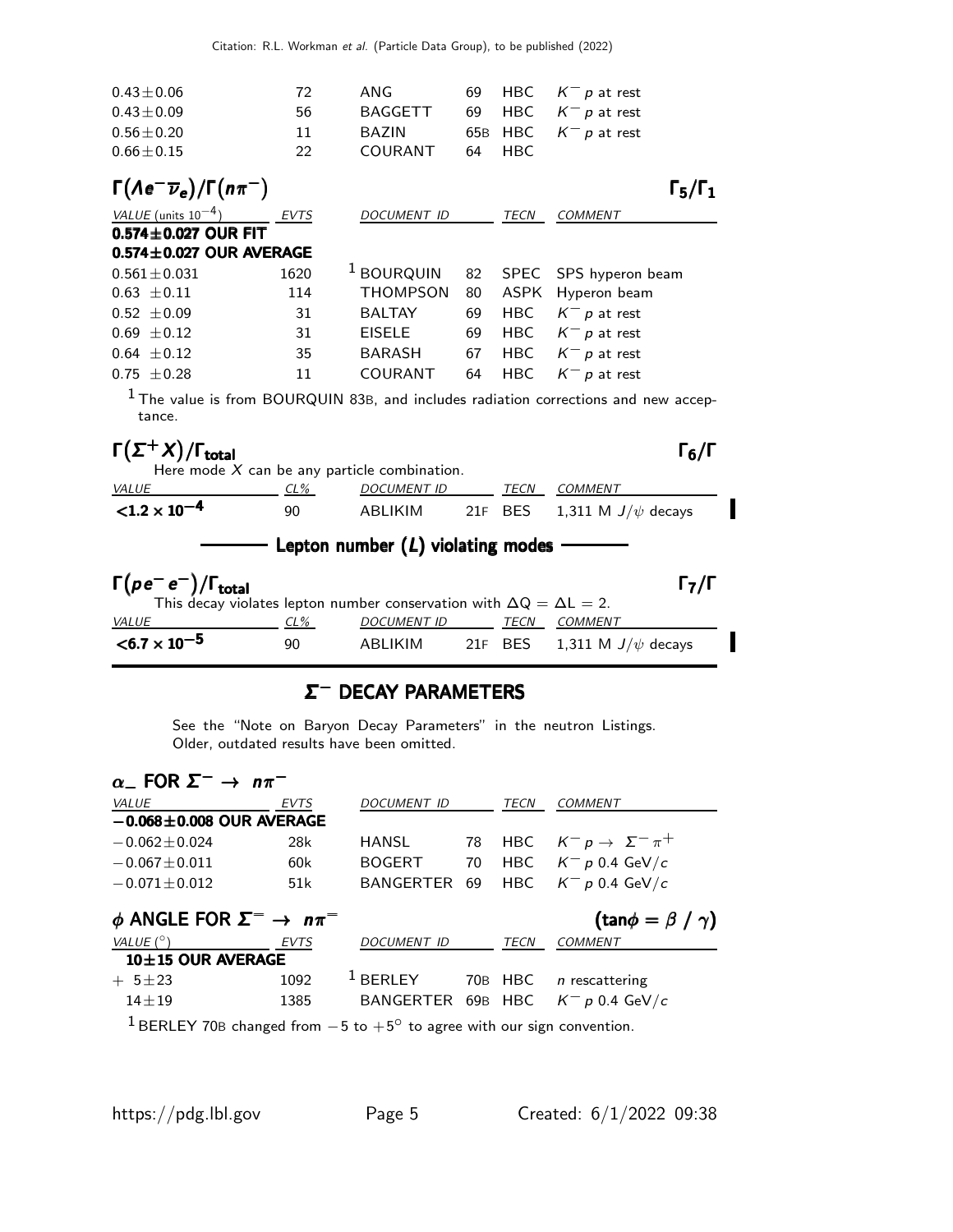## $g_A/g_V$  FOR  $\Sigma^- \rightarrow$  ne<sup>-</sup> $\overline{\nu}_e$

Measurements with fewer than 500 events have been omitted. Where necessary, signs have been changed to agree with our conventions, which are given in the "Note on Baryon Decay Parameters" in the neutron Listings. What is actually listed is  $|g_1/f_1 0.237g_2/f_1$  . This reduces to  $g_A/g_V \equiv g_1(0)/f_1(0)$  on making the usual assumption that  $g_2 = 0$ . See also the note on HSUEH 88.

| VALUE                                                                         | <b>EVTS</b> | <b>DOCUMENT ID</b>        |     | TECN | <b>COMMENT</b>                                  |
|-------------------------------------------------------------------------------|-------------|---------------------------|-----|------|-------------------------------------------------|
| $0.340 \pm 0.017$ OUR AVERAGE                                                 |             |                           |     |      |                                                 |
| $+0.327 \pm 0.007 \pm 0.019$                                                  | 50k         | $1$ HSUEH                 |     |      | 88 SPEC $\Sigma^-$ 250 GeV                      |
| $+0.34 \pm 0.05$                                                              | 4456        |                           |     |      | <sup>2</sup> BOURQUIN 83C SPEC SPS hyperon beam |
| $0.385 \pm 0.037$                                                             | 3507        | <sup>3</sup> TANENBAUM 74 |     | ASPK |                                                 |
| • • • We do not use the following data for averages, fits, limits, etc. • • • |             |                           |     |      |                                                 |
| $0.29 \pm 0.07$                                                               | 25k         | <b>HSUEH</b>              | 85. |      | SPEC See HSUEH 88                               |
| $0.17 \begin{array}{c} +0.07 \\ -0.09 \end{array}$                            | 519         | <b>DECAMP</b>             | 77  |      | ELEC Hyperon beam                               |

 $1$  The sign is, with our conventions, unambiguously positive. The value assumes, as usual, that  $g_2 = 0$ . If  $g_2$  is included in the fit, than (with our sign convention)  $g_2 = -0.56 \pm 0.000$ 0.37, with a corresponding reduction of  $g_A/g_V$  to  $+$  0.20  $\pm$  0.08.

 $2$  BOURQUIN 83C favors the positive sign by at least 2.6 standard deviations.

 $^3$ TANENBAUM 74 gives 0.435  $\pm$  0.035, assuming no  $q^2$  dependence in  $g_A$  and  $g_V$ . The listed result allows  $q^2$  dependence, and is taken from <code>HSUEH</code> 88.

## $f_2(0)/f_1(0)$  FOR  $\Sigma^-\to\ n e^-\overline{\nu}_e$

The signs have been changed to be in accord with our conventions, given in the "Note on Baryon Decay Parameters" in the neutron Listings.

| VALUE                       | EVTS | <b>DOCUMENT ID</b> | TECN | <i>COMMENT</i>            |
|-----------------------------|------|--------------------|------|---------------------------|
| $0.97 \pm 0.14$ OUR AVERAGE |      |                    |      |                           |
| $+0.96 \pm 0.07 \pm 0.13$   | 50k  | <b>HSUEH</b>       |      | 88 SPEC $\Sigma$ 250 GeV  |
| $+1.02 \pm 0.34$            | 4456 | <b>BOURQUIN</b>    |      | 83C SPEC SPS hyperon beam |

## TRIPLE CORRELATION COEFFICIENT  $D$  for  $\Sigma^- \rightarrow n e^- \overline{\nu}_e$

The coefficient D of the term D P·(ˆpe×pˆν ) in the Σ− → n e− ν decay angular distribution. A nonzero value would indicate a violation of time-reversal invariance.<br>EVTS DOCUMENT ID TECN COMMENT VALUE EVTS DOCUMENT ID TECN COMMENT **0.11±0.10** 50k HSUEH 88 SPEC Σ<sup>-</sup> 250 GeV

## $g_V/g_A$  FOR  $\Sigma^- \to \Lambda e^- \overline{\nu}_e$

For the sign convention, see the "Note on Baryon Decay Parameters" in the neutron Listings. The value is predicted to be zero by conserved vector current theory. The values averaged assume CVC-SU(3) weak magnetism term.

| <i>VALUE</i>       | EVTS | DOCUMENT ID TECN |  | COMMENT                                                                          |
|--------------------|------|------------------|--|----------------------------------------------------------------------------------|
|                    |      |                  |  | 0.01 $\pm$ 0.10 OUR AVERAGE Error includes scale factor of 1.5. See the ideogram |
| below.             |      |                  |  |                                                                                  |
| $-0.034 \pm 0.080$ | 1620 |                  |  | <sup>1</sup> BOURQUIN 82 SPEC SPS hyperon beam                                   |
| $-0.29 \pm 0.29$   | 114  |                  |  | THOMPSON 80 ASPK BNL hyperon beam                                                |
| $-0.17 \pm 0.35$   | 55   |                  |  | TANENBAUM 75B SPEC BNL hyperon beam                                              |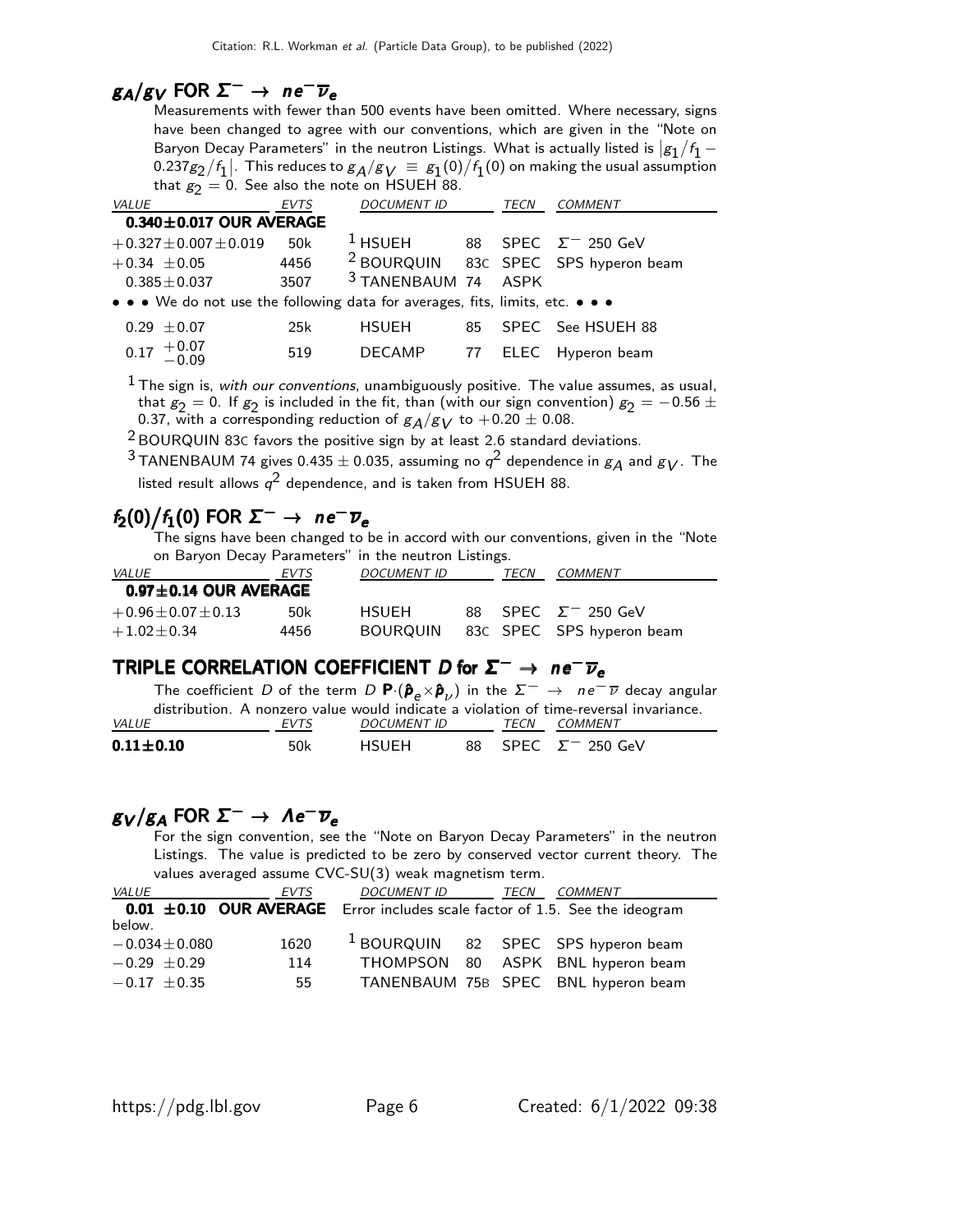$+0.45 \pm 0.20$  186 <sup>1</sup>,<sup>2</sup> FRANZINI 72 HBC

 $1$  The sign has been changed to agree with our convention.

2 The FRANZINI 72 value includes the events of earlier papers. par



## $\mathcal{B} \mathcal{W} \mathcal{M} / \mathcal{B} A$  FOR  $\mathcal{\Sigma}^- \to \mathcal{A} e^- \overline{\nu}_e$

| The values quoted assume the CVC prediction $g_V = 0$ . |      |                    |  |      |                                     |  |
|---------------------------------------------------------|------|--------------------|--|------|-------------------------------------|--|
| <i>VALUE</i>                                            | EVTS | <i>DOCUMENT ID</i> |  | TECN | COMMENT                             |  |
| 2.4 $\pm$ 1.7 OUR AVERAGE                               |      |                    |  |      |                                     |  |
| $1.75 \pm 3.5$                                          | 114  |                    |  |      | THOMPSON 80 ASPK BNL hyperon beam   |  |
| 3.5 $\pm$ 4.5                                           | 55   |                    |  |      | TANENBAUM 75B SPEC BNL hyperon beam |  |
| $2.4 + 2.1$                                             | 186  | FRANZINI 72 HRC    |  |      |                                     |  |

### Σ <sup>−</sup> REFERENCES <sup>−</sup>

We have omitted some papers that have been superseded by later experiments. See our earlier editions.

| ABLIKIM         | 21F | PR D103 052011                | M. Ablikim et al.    | (BESIII Collab.)          |
|-----------------|-----|-------------------------------|----------------------|---------------------------|
| <b>ESCHRICH</b> | 01  | PL B522 233                   | I. Eschrich et al.   | (FNAL SELEX Collab.)      |
| <b>GUREV</b>    | 93  | JETPL 57 400                  | M.P. Gurey et al.    | (PNPI)                    |
|                 |     | Translated from ZETFP 57 389. |                      |                           |
| GALL            | 88  | PRL 60 186                    | K.P. Gall et al.     | $(BOST, MIT, WILL, CIT+)$ |
| <b>HERTZOG</b>  | 88  | PR D37 1142                   | D.W. Hertzog et al.  | (WILL, BOST, $MIT+$ )     |
| <b>HSUEH</b>    | 88  | PR D38 2056                   | S.Y. Hsueh et al.    | $(CHIC, ELMT, FNAL+)$     |
| ZAPALAC         | 86  | PRL 57 1526                   | G. Zapalac et al.    | $(EFI, ELMT, FNAL+)$      |
| <b>HSUEH</b>    | 85  | PRL 54 2399                   | S.Y. Hsueh et al.    | $(CHIC, ELMT, FNAL+)$     |
| <b>WAH</b>      | 85  | PRL 55 2551                   | Y.W. Wah et al.      | (FNAL, IOWA, ISU)         |
| <b>BOURQUIN</b> | 83B | <b>ZPHY C21 27</b>            | M.H. Bourguin et al. | (BRIS, GEVA, HEIDP+)      |
| <b>BOURQUIN</b> | 83C | <b>ZPHY C21 17</b>            | M.H. Bourguin et al. | BRIS, GEVA, HEIDP+)       |
| DECK            | 83  | PR D <sub>28</sub> 1          | L. Deck et al.       | (RUTG, WISC, MICH, MINN)  |
| <b>BOURQUIN</b> | 82  | ZPHY C12 307                  | M.H. Bourguin et al. | (BRIS, GEVA, HEIDP+)      |
|                 |     |                               |                      |                           |

https://pdg.lbl.gov Page 7 Created: 6/1/2022 09:38